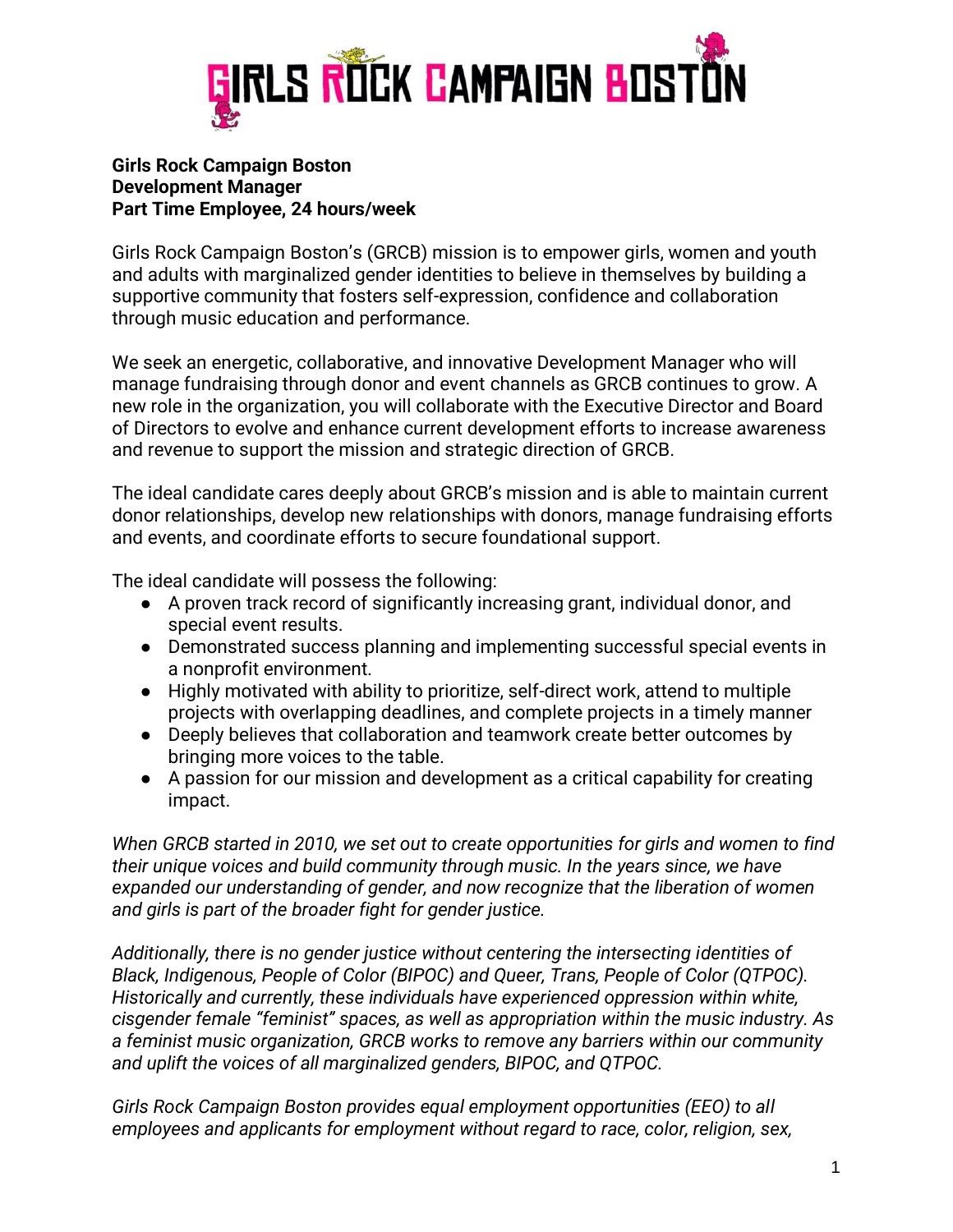*gender identity, gender expression, sexual orientation, national origin, age, disability, or genetics.*

# **KEY RESPONSIBILITIES**

### **Support Development Strategy**

- In collaboration with the Executive Director and Development Committee, develop and implement GRCB's strategy and plans for fundraising and development, including goal setting for each fiscal year and each campaign.
- Manage the implementation of GRCB's Annual Fundraising Plan, including fundraising campaigns, events, and donor acknowledgement and appreciation.
- Actively participate in the Board of Directors' Development Committee.
- *Leverage 12 Year Anniversary*: Unable to celebrate our 10-year anniversary in 2020 due to the COVID-19 pandemic, we head into 2022 with plans to leverage the anniversary and conduct a year of celebration. Special development and fundraising initiatives related to the year of celebration will work to raise the profile of GRCB, raise significant funds, engage and expand the GRCB community, and hold special events

## **Individual Donors**

- Foster relationships with current donors, prioritize donor stewardship and appreciation.
- Expand the donor base and funding opportunities through prospect identification, research, and relationship development.
- Develop tiered giving and major gifts opportunities around GRCB's current programs and future goals
- Enhance donor communications including building a calendar for consistent communication, meet ups and invitations for current donors, future donors and prospects
- Provide all content for fundraising materials, including reports and acknowledgment letters, with close attention to detail.
- Conduct on-going evaluation of all fundraising efforts, gauging their effectiveness and providing quarterly reports.

## **Special Events**

- Develop a fundraising events calendar for community and donor engagement.
- Oversee and manage all fundraising events for the organization.

## **Grant Writing and Management**

- Serve as the staff coordinator for GRCB's Grant Writing Team and support the Grants Team Lead volunteer
- Working collaboratively with the Grants Team, this position is accountable for grant proposal development (narrative, budget, and supplementary materials), grant management, grant evaluation, and reporting to foundations, corporations and individual donors
- Support Grant Writing Team in strategic prospecting and development of grant calendar, which should include letters of intent, upcoming available grants, and report deadlines.